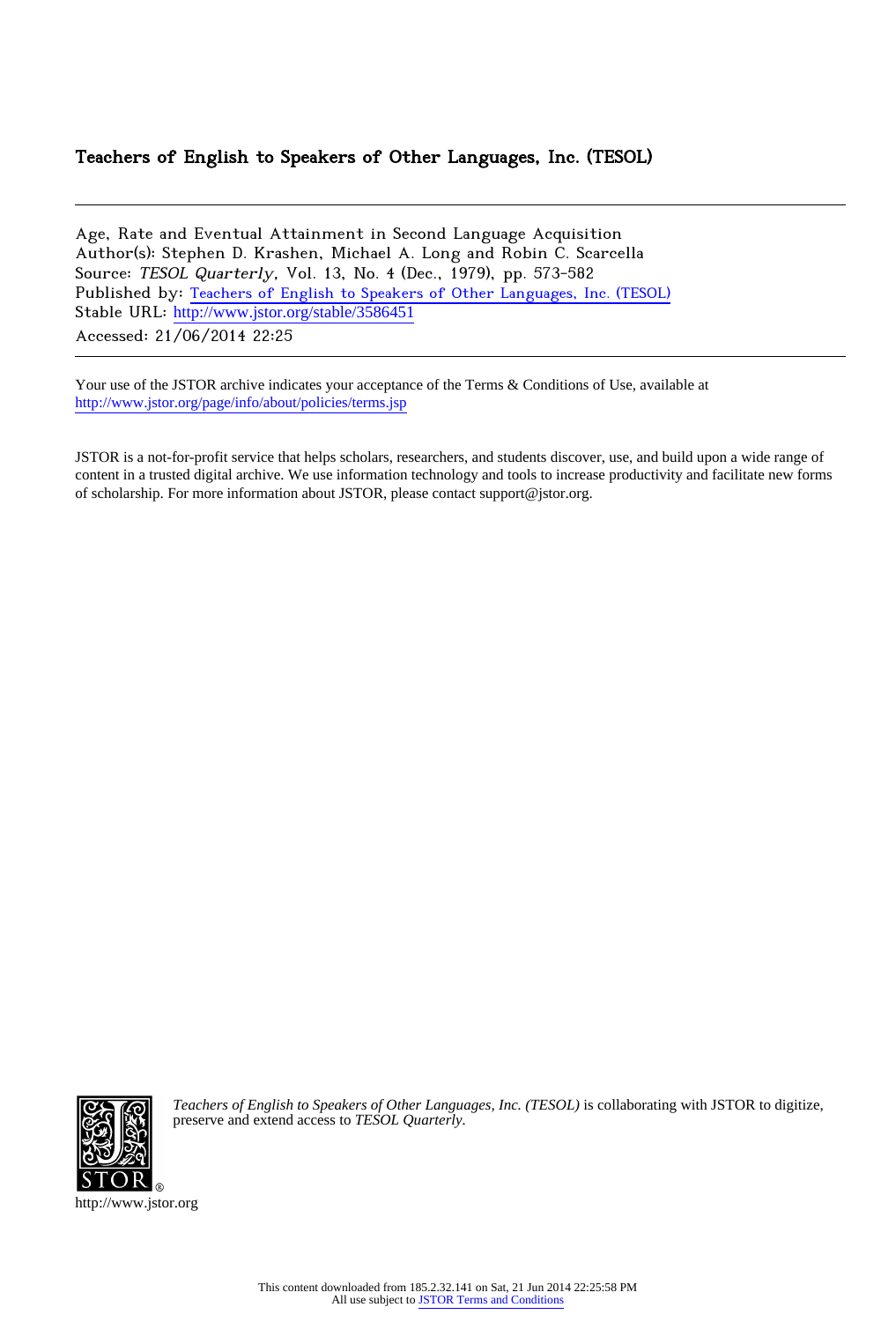## Age, Rate and Eventual Attainment in Second Language Acquisition\*

#### Stephen D. Krashen, Michael A. Long, and Robin C. Scarcella

This paper presents evidence for three generalizations concerning the relationship between age, rate, and eventual attainment in second language acquisition:

- (1) Adults proceed through early stages of syntactic and morphological development faster than children (where time and exposure are held constant).
- (2) Older children acquire faster than younger children (again, in early stages of morphological and syntactic development where time and exposure are held constant).
- (3) Acquirers who begin natural exposure to second languages during childhood generally achieve higher second language proficiency than those beginning as adults.

While recent research reports have claimed to be counter to the hypothesis that there is a critical period for language acquisition, the available literature is consistent with the three generalizations presented above.

One popular belief about second language acquisition is that younger-isbetter, that younger acquirers are better at second language acquisition than older acquirers. Recently, certain research reports claim to counter this early sensitivity hypothesis; several of these papers imply that the literature on age and language acquisition is inconsistent, some showing older, others showing younger performers to be superior. (See Walburg, Hase and Pinzur Rasher 1978, McLaughlin 1977.) The purpose of this brief comment is to demonstrate that the available literature is consistent with three generalizations concerning the relationship between age, rate, and eventual attainment in second language acquisition: 1) Adults proceed through early stages of syntactic and morphological development faster than children (where time and exposure are held constant)<sup>1</sup>; 2) Older children acquire faster than younger children (again, in early stages of syntactic and morphological development where time and exposure are held constant);<sup>2</sup> and 3) Acquirers who begin natural exposure to

<sup>\*</sup> We thank Eugene J. Brière for helpful comments on this article.

Mr. Krashen and Ms. Scarcella are affiliated with the Linguistics Department at the University of Southern California.

Mr. Long is affiliated with the English Department, University of California, Los Angeles.

<sup>1</sup>Explanations for these relationships (e.g., neurological, cognitive or affective) will not be discussed here.

<sup>&</sup>lt;sup>2</sup> Here, we do not distinguish "learn" and "acquire," making no claim as to whether conscious language *learning* or unconscious language *acquisition* are involved.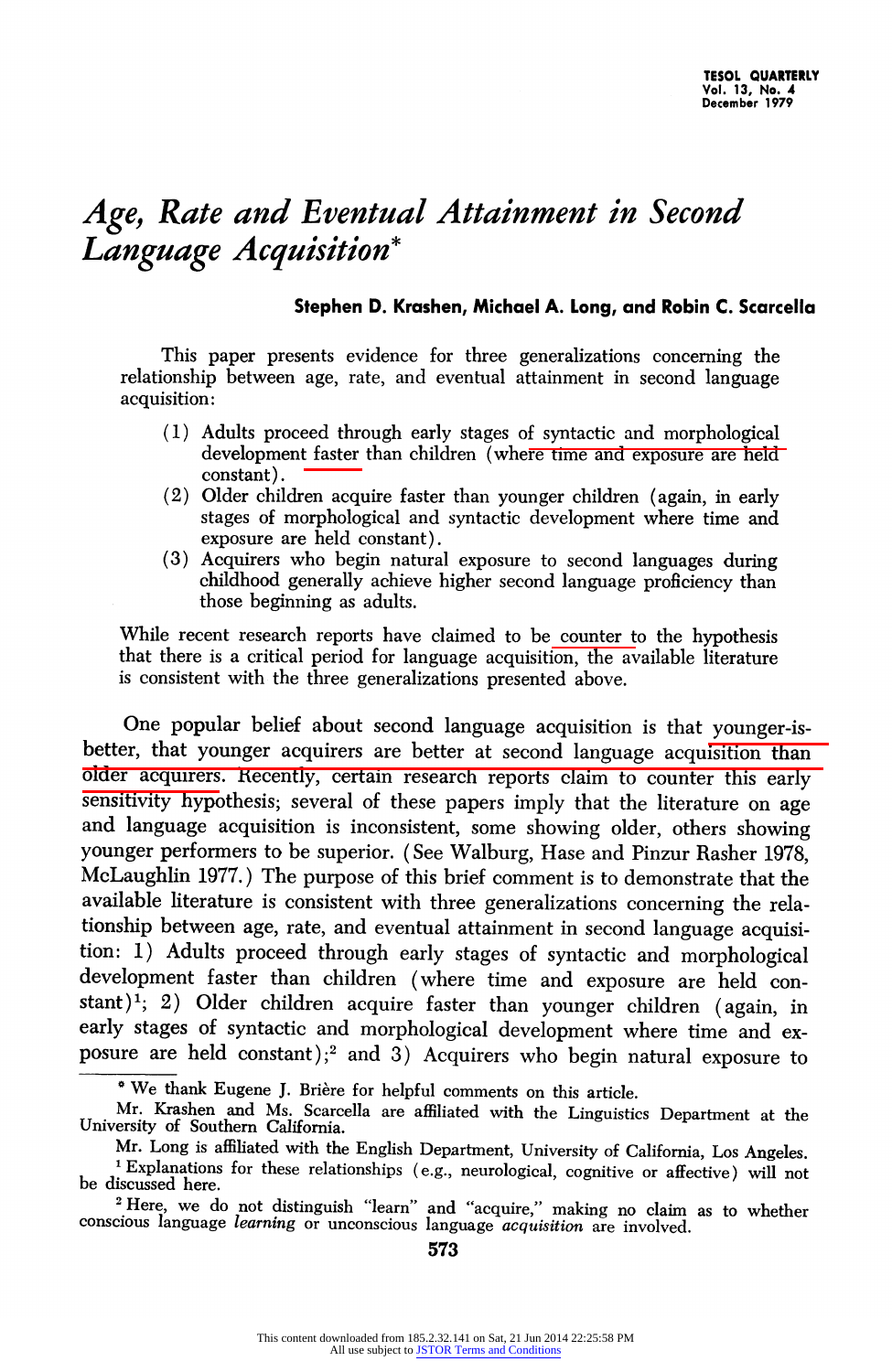second languages during childhood generally achieve higher second language proficiency than those beginning as adults.

In other words, adults and older children in general initially acquire the second language faster than young children (older-is-better for rate of acquisition), but child second language acquirers will usually be superior in terms of ultimate attainment (younger-is-better in the long run). Distinguishing rate and attainment, then, resolves the apparent contradictions in the literature.

In order to provide support for these generalizations, we examined investigations of child-adult differences in eventual attainment in second language acquisition and short-term studies which compare children and adults acquiring second languages in informal, natural environments, as well as formal, classroom environments.

#### I. Investigations of Eventual Attainment: Long Term Studies

There have been surprisingly few studies investigating child-adult differences in eventual attainment in second language acquisition. The available studies all concur, however, that age of arrival in the country where the language is spoken is the best predictor of eventual attainment: 1) those who arrive as children attain higher levels of second language proficiency, and 2) after a certain period (see discussion below) length of residence (where length of residence taps linguistic interaction/input) is not a factor. (see Table 1)<sup>3</sup>

#### 2. Investigations of Rate: Short-term Studies

2.1. Comparisons of Adult/Child Differences. The short-term studies comparing children and adults (see Table 2) show adults to be superior to children in rate. Treatment or length of residency in these studies varies from twenty-five minutes (Asher and Price 1969), an extremely short exposure time, to one year (Snow and Hoefnagel-Hohle 1978a). (Compare this to Oyama's (1976) study in which the length of residence varied from five to eighteen years.) Interestingly, in Snow and Hoefnagel-Hohle (1978a), adults, while clearly superior to young children in morphology and syntax, did not do better than the twelve to fifteen year-olds. Snow and Hoefnagel-Hohle suggest that the different sorts of linguistic experience the groups received affected the results of their study.

2.2. Comparisons of Older and Younger Child Second Language Acquirers. The short term studies which compare older and younger children consistently show older children to be faster learners of syntax and morphology when the duration of the exposure to the second language is similar, whether the exposure to the second language is in natural (as in Table 3), or formal environments (as in Table 4).

The generalizations given here imply that younger acquirers catch up to

<sup>&</sup>lt;sup>3</sup> Since three out of four studies deal with pronunciation, it could be hypothesized that children are superior only for this aspect of linguistic competence. Oyama (1978) helps to counter this objection by using the sentence through noise test, considered a listening comprehension measure.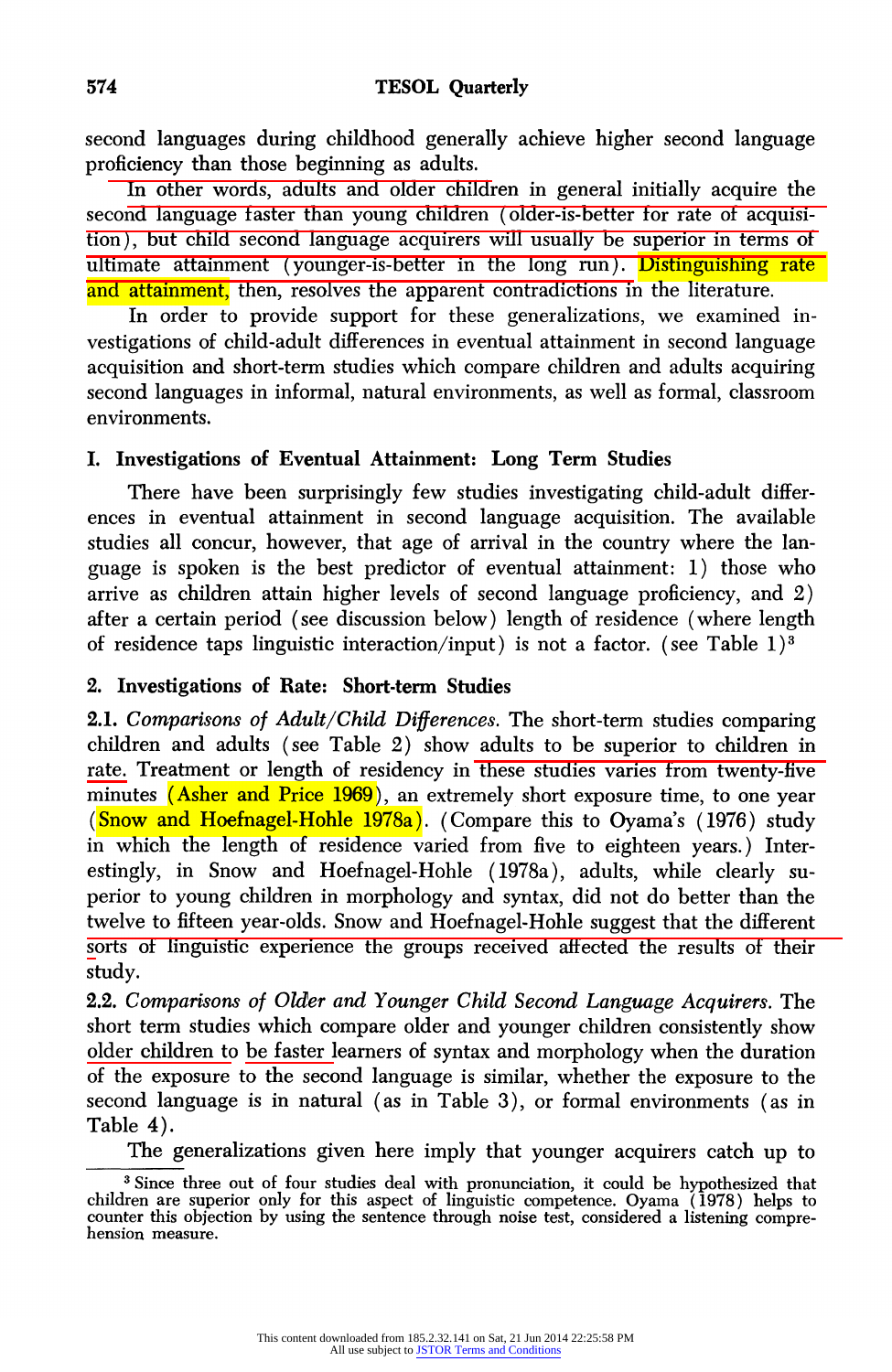| <b>"Asher and</b><br>$1-6$ year old arrivals were closer to<br>$1 - 6$<br>19<br>Span.<br>Eng.<br>Sentence pronun-<br>Garcia<br>$7 - 12$<br>37<br>ciation task, judged by<br>native speaker level; 13-19 year<br>1969<br>$13 - 19$<br>high school students<br>old arrivals were farthest.<br>15<br>Those in the US 5-8 years were<br>better than those in the US 1-4<br>years.<br>below 10<br>91<br>Self-report <sup>b</sup><br>Below 10: most $(85\%)$ report no<br>varies<br>Eng.,<br>$10 - 15$<br>Heb.<br>100<br>accent.<br>173<br>10-15: 50% report accent, 50%<br>over 16<br>1975<br>report no accent.<br>Over 16: $92\%$ report accent<br>$6 - 20$<br>Ital.<br>Read paragraph<br>60<br>Correlation for accent and age of<br>Eng.<br>Tell anecdote<br>arrival in the United States<br>(Rated for accent)<br>$(r = -.83^d)$<br>in the United States ( $r = -.02^e$ )<br>$6 - 20$<br>60<br>Ital.<br>Sentence through noise<br>Correlation for LC and age of<br>Eng.<br>arrival ( $r = -.57$ <sup>f</sup> )<br>task<br>No significant correlation for LC<br>and years in the United States<br>$(r = -.02)$<br><sup>a</sup> Age of arrival in country, <i>not</i> age when tested. (Age when tested = $7-19$ )<br>1975.)<br>d Partial correlation, with years in the United States partialled out (paragraph reading score only).<br><sup>e</sup> Partial correlation, with age of arrival partialled out (paragraph reading score only).<br>Partial correlation, with years in the United States partialled out.<br>* Partial correlation, with age of arrival, actual age, partialled out. | Seliger.<br>Krashen, and<br>Ladefoged<br>Generalization: All studies agree that those who arrive as children attain higher levels of proficiency than those who arrive as adults. |  | Study | Ages Compared <sup>a</sup> | $\pmb{n}$ | L1 | L2 | Measures | Results                                            |
|----------------------------------------------------------------------------------------------------------------------------------------------------------------------------------------------------------------------------------------------------------------------------------------------------------------------------------------------------------------------------------------------------------------------------------------------------------------------------------------------------------------------------------------------------------------------------------------------------------------------------------------------------------------------------------------------------------------------------------------------------------------------------------------------------------------------------------------------------------------------------------------------------------------------------------------------------------------------------------------------------------------------------------------------------------------------------------------------------------------------------------------------------------------------------------------------------------------------------------------------------------------------------------------------------------------------------------------------------------------------------------------------------------------------------------------------------------------------------------------------------------------------------------------------------------------------------------------------|-----------------------------------------------------------------------------------------------------------------------------------------------------------------------------------|--|-------|----------------------------|-----------|----|----|----------|----------------------------------------------------|
|                                                                                                                                                                                                                                                                                                                                                                                                                                                                                                                                                                                                                                                                                                                                                                                                                                                                                                                                                                                                                                                                                                                                                                                                                                                                                                                                                                                                                                                                                                                                                                                              | Oyama 1976<br>Oyama 1978                                                                                                                                                          |  |       |                            |           |    |    |          |                                                    |
| b Subjects were asked, "Do you think most ordinary Americans (Israelis) could tell now that you are not a native speaker of English (Hebrew)?"<br>"Comparisons done with the "no accent", 10-15 group only, mean years = 15; S.D                                                                                                                                                                                                                                                                                                                                                                                                                                                                                                                                                                                                                                                                                                                                                                                                                                                                                                                                                                                                                                                                                                                                                                                                                                                                                                                                                             |                                                                                                                                                                                   |  |       |                            |           |    |    |          | No effect for years lived in country. <sup>o</sup> |
|                                                                                                                                                                                                                                                                                                                                                                                                                                                                                                                                                                                                                                                                                                                                                                                                                                                                                                                                                                                                                                                                                                                                                                                                                                                                                                                                                                                                                                                                                                                                                                                              |                                                                                                                                                                                   |  |       |                            |           |    |    |          | No correlation for accent and years                |
|                                                                                                                                                                                                                                                                                                                                                                                                                                                                                                                                                                                                                                                                                                                                                                                                                                                                                                                                                                                                                                                                                                                                                                                                                                                                                                                                                                                                                                                                                                                                                                                              |                                                                                                                                                                                   |  |       |                            |           |    |    |          |                                                    |
|                                                                                                                                                                                                                                                                                                                                                                                                                                                                                                                                                                                                                                                                                                                                                                                                                                                                                                                                                                                                                                                                                                                                                                                                                                                                                                                                                                                                                                                                                                                                                                                              |                                                                                                                                                                                   |  |       |                            |           |    |    |          |                                                    |

#### TABLE 1 Child-Adult Differences in Eventual Attainment in Second Language Acquisition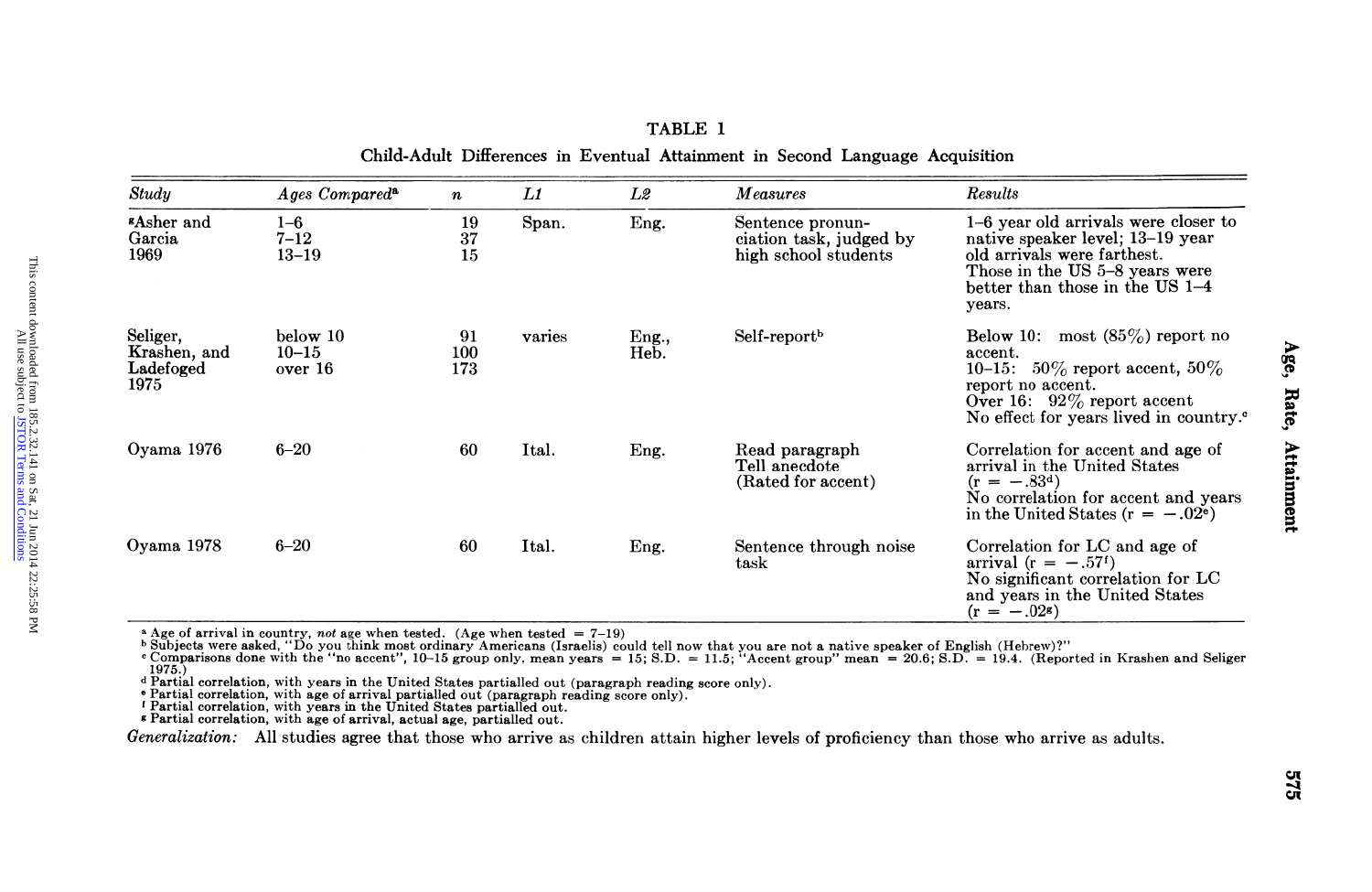| Study<br>Duration<br>$L2^a$<br><b>Ages Compared</b><br><b>Measures</b><br>Results<br><b>Treatment</b><br>$\pmb n$<br>Asher and<br>25 minutes<br>134<br>TPR<br>Russian<br>Adult (college)<br><b>Total Physical</b><br>Price<br>8, 10, 12 year-olds<br>all child groups<br>Response (TPR)<br>1969<br>Teaching<br>Olson and<br>10 sessions<br>100<br>German<br>Adult (19-26)<br>"Phoneme drills"<br>Pronun-<br>Samuels<br>Junior High (14-<br>ciation<br>1973<br>15)<br>Elementary $(9.5-$<br>10.5)<br>Snow and<br>1 month-1 year<br>96<br>Dutch<br>3-15 year olds<br>Natural Exposure<br>Pronunci-<br>Hoefnagel-<br>Adults<br>ation, Mor-<br>Hohle<br>phology,<br>1978a<br>Imitation,<br>8-10 year-olds.<br>Translation<br>over time.<br>Snow and<br>1 session<br>136<br>Dutch<br>$5 - 31$<br>Initate 5<br>Linear increase<br>Pronun-<br>Hoefnagel-<br>nonsense<br>ciation<br>Hohle<br>words, repeated<br>1977<br>20 times.<br>$\Delta$ In all cases, L1 = English.<br>Generalization:<br>velopment. | Adults and Junior<br>in pronunciation<br>according to age<br>Adults are faster than small children, but not always better than 12-15 year olds in early stages of morphology and syntax de- |  |  | TABLE 2<br>Children vs. Adults in Rate of Second Language Acquisition |  |                                                                                               |
|----------------------------------------------------------------------------------------------------------------------------------------------------------------------------------------------------------------------------------------------------------------------------------------------------------------------------------------------------------------------------------------------------------------------------------------------------------------------------------------------------------------------------------------------------------------------------------------------------------------------------------------------------------------------------------------------------------------------------------------------------------------------------------------------------------------------------------------------------------------------------------------------------------------------------------------------------------------------------------------------------|---------------------------------------------------------------------------------------------------------------------------------------------------------------------------------------------|--|--|-----------------------------------------------------------------------|--|-----------------------------------------------------------------------------------------------|
|                                                                                                                                                                                                                                                                                                                                                                                                                                                                                                                                                                                                                                                                                                                                                                                                                                                                                                                                                                                                    |                                                                                                                                                                                             |  |  |                                                                       |  |                                                                                               |
|                                                                                                                                                                                                                                                                                                                                                                                                                                                                                                                                                                                                                                                                                                                                                                                                                                                                                                                                                                                                    |                                                                                                                                                                                             |  |  |                                                                       |  | Adults outperformed                                                                           |
|                                                                                                                                                                                                                                                                                                                                                                                                                                                                                                                                                                                                                                                                                                                                                                                                                                                                                                                                                                                                    |                                                                                                                                                                                             |  |  |                                                                       |  | $Adults = junior high$<br>high students superior<br>to elementary students                    |
|                                                                                                                                                                                                                                                                                                                                                                                                                                                                                                                                                                                                                                                                                                                                                                                                                                                                                                                                                                                                    |                                                                                                                                                                                             |  |  |                                                                       |  | $12-15$ best for mor-<br>phology; adults next<br>best followed by the<br>Differences diminish |
|                                                                                                                                                                                                                                                                                                                                                                                                                                                                                                                                                                                                                                                                                                                                                                                                                                                                                                                                                                                                    |                                                                                                                                                                                             |  |  |                                                                       |  |                                                                                               |
|                                                                                                                                                                                                                                                                                                                                                                                                                                                                                                                                                                                                                                                                                                                                                                                                                                                                                                                                                                                                    |                                                                                                                                                                                             |  |  |                                                                       |  |                                                                                               |

E<br>Se TABLE 2 Children vs. Adults in Rate of Second Language Acquisition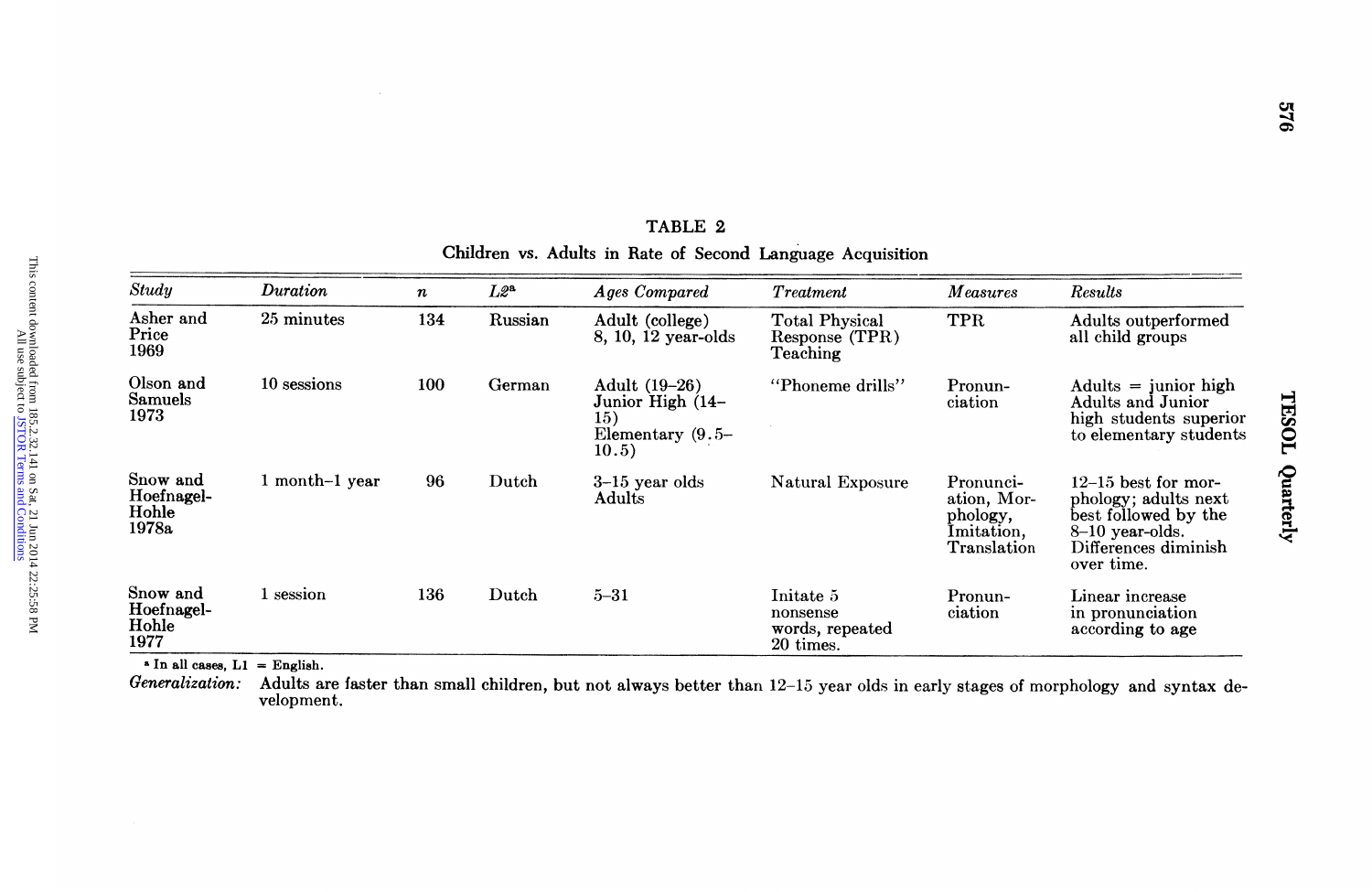| Results<br>Study<br>L2<br><i>Measures</i><br>Time of Residence<br>$A ges^a$<br>$\boldsymbol{n}$<br>Older children did better than<br>Swedish<br>Listening Compre-<br>Up to 2 years <sup>b</sup><br>2,189<br>$8 - 17$<br>Ekstrand<br>hension, reading, free<br>younger children<br>1976<br>Linear relationship with age<br>writing, pronunciation,<br>speaking<br>200<br><b>SLOPE</b> Test, picture<br>$11-15$ year olds superior to $6-10$ year<br>English<br>$6 - 15$<br>$1-3$ years<br>olds for morphology and syntax.<br>description<br>1975<br>6-10 year olds better for pronunci-<br>ation (See footnote 4.)<br>Pronunciation,<br>12 to 15 year-olds best for morpho-<br>Dutch<br>$3 - 15$<br>Snow and<br>1 month-1 year<br>approx-<br>logy and syntax; 8-10 year-olds<br>morphology,<br>Hoefnagel-<br>imately<br>next best. Differences diminish<br>Imitation,<br>Hoble<br>90<br>Translation<br>over time, (strongest at 1–3 months).<br>1978a<br>Comprehension<br>Older children superior for syntax,<br>maximum of<br>31<br>French<br>$4 - 9$<br>Ervin-<br>morphology, and pronunciation;<br>(Acting out)<br>Tripp<br>9 months<br>$7-9$ vear-olds superior to 4-6 year-olds<br>1974<br><sup>a</sup> Age at which children were tested, not age or arrival in new country.<br><sup>b</sup> "only 8.3% of the pupils have a longer LOR (length of residence) than two years" (Ekstrand 1976:190)<br>Generalization: In all cases, older children acquire early syntax and morphology faster than younger children. | Fathman |  |  | TABLE 3 | Studies of Child Second Language Acquisition (Older versus Younger)<br>Informal Environments with Similar Length of Exposure |  |
|--------------------------------------------------------------------------------------------------------------------------------------------------------------------------------------------------------------------------------------------------------------------------------------------------------------------------------------------------------------------------------------------------------------------------------------------------------------------------------------------------------------------------------------------------------------------------------------------------------------------------------------------------------------------------------------------------------------------------------------------------------------------------------------------------------------------------------------------------------------------------------------------------------------------------------------------------------------------------------------------------------------------------------------------------------------------------------------------------------------------------------------------------------------------------------------------------------------------------------------------------------------------------------------------------------------------------------------------------------------------------------------------------------------------------------------------------------------------------------------------------------------------------|---------|--|--|---------|------------------------------------------------------------------------------------------------------------------------------|--|
|                                                                                                                                                                                                                                                                                                                                                                                                                                                                                                                                                                                                                                                                                                                                                                                                                                                                                                                                                                                                                                                                                                                                                                                                                                                                                                                                                                                                                                                                                                                          |         |  |  |         |                                                                                                                              |  |
|                                                                                                                                                                                                                                                                                                                                                                                                                                                                                                                                                                                                                                                                                                                                                                                                                                                                                                                                                                                                                                                                                                                                                                                                                                                                                                                                                                                                                                                                                                                          |         |  |  |         |                                                                                                                              |  |
|                                                                                                                                                                                                                                                                                                                                                                                                                                                                                                                                                                                                                                                                                                                                                                                                                                                                                                                                                                                                                                                                                                                                                                                                                                                                                                                                                                                                                                                                                                                          |         |  |  |         |                                                                                                                              |  |
|                                                                                                                                                                                                                                                                                                                                                                                                                                                                                                                                                                                                                                                                                                                                                                                                                                                                                                                                                                                                                                                                                                                                                                                                                                                                                                                                                                                                                                                                                                                          |         |  |  |         |                                                                                                                              |  |
|                                                                                                                                                                                                                                                                                                                                                                                                                                                                                                                                                                                                                                                                                                                                                                                                                                                                                                                                                                                                                                                                                                                                                                                                                                                                                                                                                                                                                                                                                                                          |         |  |  |         |                                                                                                                              |  |
|                                                                                                                                                                                                                                                                                                                                                                                                                                                                                                                                                                                                                                                                                                                                                                                                                                                                                                                                                                                                                                                                                                                                                                                                                                                                                                                                                                                                                                                                                                                          |         |  |  |         |                                                                                                                              |  |

## TABLE 3 Studies of Child Second Language Acquisition (Older versus Younger)<br>Informal Environments with Similar Length of Exposure

577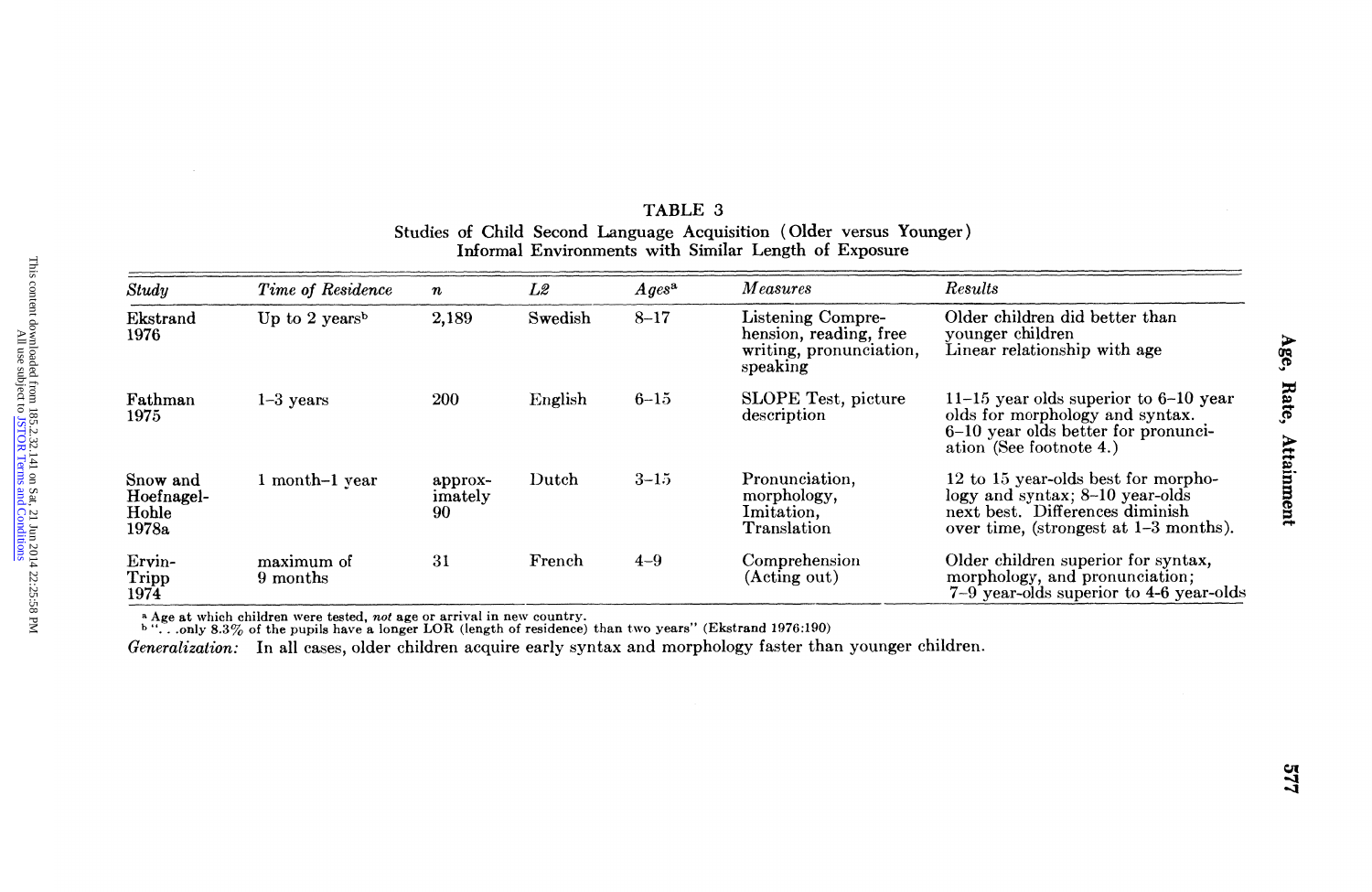| Formal or Experimental Environments with Similar Treatments<br>Study<br>Duration<br>Results<br>Grades/Ages<br><b>Measures</b><br>L2<br>Treatment<br>$\boldsymbol{n}$<br>335<br>"Audio-visual"<br>Older children better<br>Ekstrand<br>English<br>1 year<br>grades 3, 4, 5<br>Imitation,<br>1978<br>$(ages 8-11)$<br>Listening<br>Linear relationship<br>Compre-<br>hension<br>between age and<br>$(LC)$ Trans-<br>second language<br>lation<br>learning<br>Asher and<br>25 minutes<br>TPR<br>96<br>Russian<br>grades 8, 10, 14<br>Total Physical<br>Price<br>to be better than 8<br>Response (TPR)<br>1969<br>year-olds<br>Olson and<br>10 sessions<br>80<br>"Phoneme Drills"<br>German<br>ages $9.5 - 10.5$ ;<br>Pronun-<br>Samuels<br>$14 - 15$<br>ciation<br>to $9.5 - 10.5$ group<br>1973<br>Florander<br>80 hours;<br>300–<br>English<br>EFL<br>Grade 6 superior to<br>$grades$ 4-6<br>Grammar<br>and Jansen<br>320 hours<br>400<br>Vocabulary,<br>younger groups.<br>1979<br>Difference lessens<br>Reading,<br>after 320 hours.<br>LC<br>Grinder,<br>148<br>Audio-lingual<br>1 year<br>Japanese<br>grades $2-4$<br>Vocabulary,<br>Strong relationship<br>Otomo, and<br>LC, Pro-<br>between grade (age)<br>Toyota<br>nunciation<br>and LC, some pro-<br>1962<br>nunciation; trend for<br>in vocabulary<br>a See also Snow and Hoefnagel-Hohle, 1977, Table Two.<br>Generalization: In all cases, older children acquire faster than younger children. | then younger children:<br>14 year-olds best, tend<br>14 to 15 group superior<br>older students to excel |  |  | TABLE 4 | Comparisons of Studies of Child Second Language Acquisition (Older versus Younger) <sup>a</sup> |  |
|------------------------------------------------------------------------------------------------------------------------------------------------------------------------------------------------------------------------------------------------------------------------------------------------------------------------------------------------------------------------------------------------------------------------------------------------------------------------------------------------------------------------------------------------------------------------------------------------------------------------------------------------------------------------------------------------------------------------------------------------------------------------------------------------------------------------------------------------------------------------------------------------------------------------------------------------------------------------------------------------------------------------------------------------------------------------------------------------------------------------------------------------------------------------------------------------------------------------------------------------------------------------------------------------------------------------------------------------------------------------------------------------------------------------------------------------------------|---------------------------------------------------------------------------------------------------------|--|--|---------|-------------------------------------------------------------------------------------------------|--|
|                                                                                                                                                                                                                                                                                                                                                                                                                                                                                                                                                                                                                                                                                                                                                                                                                                                                                                                                                                                                                                                                                                                                                                                                                                                                                                                                                                                                                                                            |                                                                                                         |  |  |         |                                                                                                 |  |
|                                                                                                                                                                                                                                                                                                                                                                                                                                                                                                                                                                                                                                                                                                                                                                                                                                                                                                                                                                                                                                                                                                                                                                                                                                                                                                                                                                                                                                                            |                                                                                                         |  |  |         |                                                                                                 |  |
|                                                                                                                                                                                                                                                                                                                                                                                                                                                                                                                                                                                                                                                                                                                                                                                                                                                                                                                                                                                                                                                                                                                                                                                                                                                                                                                                                                                                                                                            |                                                                                                         |  |  |         |                                                                                                 |  |
|                                                                                                                                                                                                                                                                                                                                                                                                                                                                                                                                                                                                                                                                                                                                                                                                                                                                                                                                                                                                                                                                                                                                                                                                                                                                                                                                                                                                                                                            |                                                                                                         |  |  |         |                                                                                                 |  |
|                                                                                                                                                                                                                                                                                                                                                                                                                                                                                                                                                                                                                                                                                                                                                                                                                                                                                                                                                                                                                                                                                                                                                                                                                                                                                                                                                                                                                                                            |                                                                                                         |  |  |         |                                                                                                 |  |
|                                                                                                                                                                                                                                                                                                                                                                                                                                                                                                                                                                                                                                                                                                                                                                                                                                                                                                                                                                                                                                                                                                                                                                                                                                                                                                                                                                                                                                                            |                                                                                                         |  |  |         |                                                                                                 |  |
|                                                                                                                                                                                                                                                                                                                                                                                                                                                                                                                                                                                                                                                                                                                                                                                                                                                                                                                                                                                                                                                                                                                                                                                                                                                                                                                                                                                                                                                            |                                                                                                         |  |  |         |                                                                                                 |  |
|                                                                                                                                                                                                                                                                                                                                                                                                                                                                                                                                                                                                                                                                                                                                                                                                                                                                                                                                                                                                                                                                                                                                                                                                                                                                                                                                                                                                                                                            |                                                                                                         |  |  |         |                                                                                                 |  |

| TABLE 4                                                                                         |  |
|-------------------------------------------------------------------------------------------------|--|
| Comparisons of Studies of Child Second Language Acquisition (Older versus Younger) <sup>a</sup> |  |
| Formal or Experimental Environments with Similar Treatments                                     |  |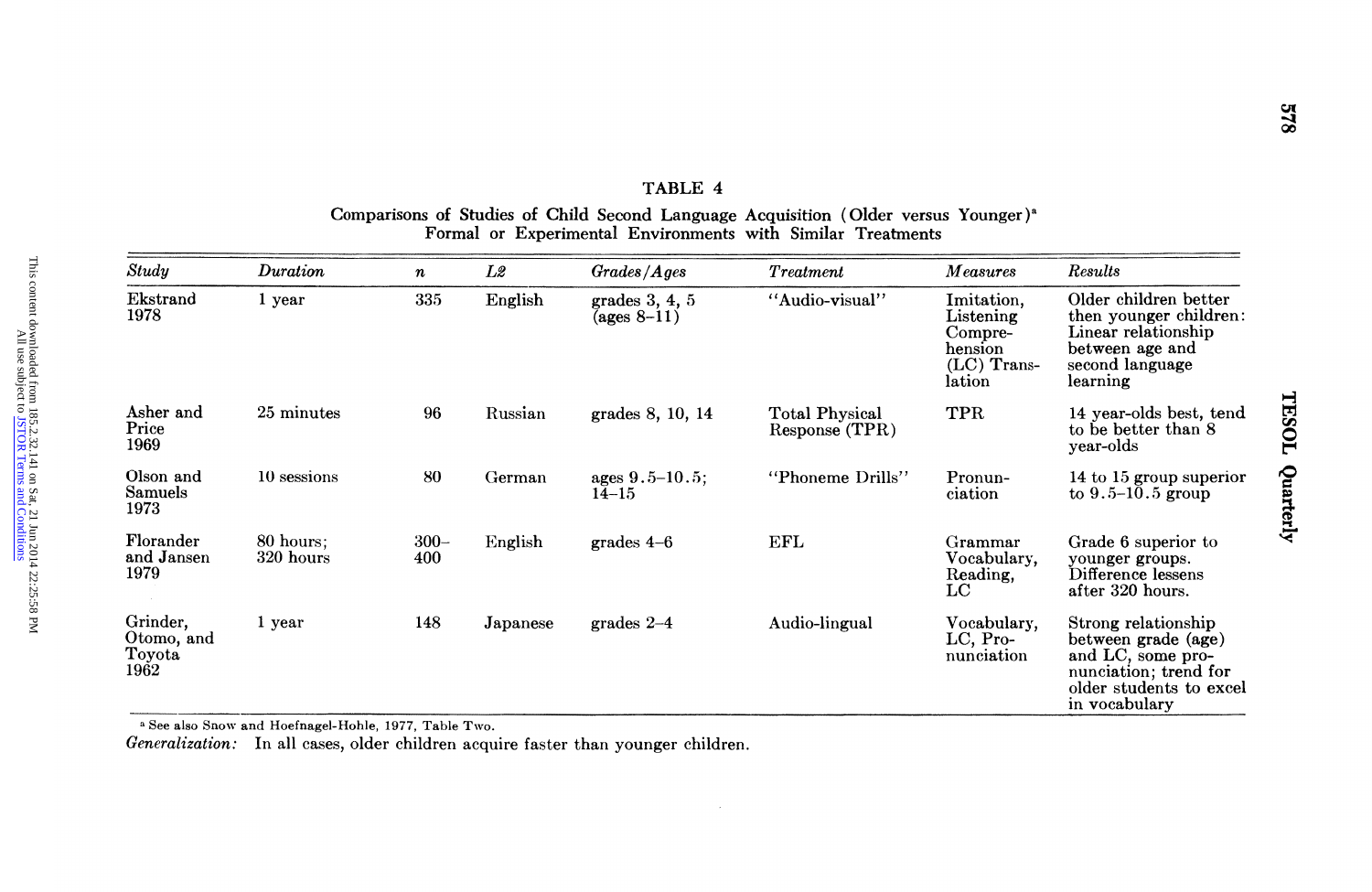older acquirers and, in the case of children compared to adults, eventually surpass them. The literature allows us to make some preliminary generalizations about the amount of time this catch-up process takes. For morphology and syntax, children apparently surpass adults in about one year. Snow and Hoefnagel-Hohle (1978b) report that their 8-10 year old subjects surpassed adult acquirers of Dutch after one year on nearly all measures of syntax and morphology, and the 6-7 year olds surpassed the adults on some measures, including speech fluency. Younger children may take a little longer to catch up to older children. The 6-10 year olds in Snow and Hoefnagel-Hohle's study had still not caught up to the 12-15 year old group after one year. We assume both groups eventually attain native or near-native proficiency with continued interactions in Dutch. Also, in Fathman (1975), older children (11-15) maintained a slight superiority in syntax over 6-10 year olds even after three years in the country. (This difference may not have been statistically significant, however.)<sup>4</sup>

A separate class of studies compares children who begin the study of second languages in formal circumstances at different ages (for example, foreign language in the elementary school, FLES, beginning at age eight is compared to FLES at age eleven.) The results of such studies usually indicate that children starting FLES later catch up to those beginning earlier. For instance, Burstall's 1975 study, involving several thousand children studying French in elementary schools, essentially reports no differences in French attainment between those starting French at ages eight and eleven and those starting French at age sixteen. Similar results have been reported in other studies, summarized in Table 5.

This finding could be considered consistent with Generalization Two (that older children acquire faster than younger children); the younger children in these studies acquired at a so much slower pace than the older children that extra time counted for very little. Other explanations are also possible. For example, in Oller and Nagoto's (1974) study, those who had early FLES were mixed

<sup>&</sup>lt;sup>4</sup> Several studies also report that older children acquire phonological competence (prounciation) faster than younger children (Ervin-Tripp, 1974; Ekstrand, 1976, for example). Snow and Hoefnagel-Hohle (1977) report that the ability to imitate nonsense words in a second language increases linearly with age, using subjects 5 to 31. Fathman (1975), however, reports that her younger subjects were superior to her older subjects. This difference may be due to the different age groups studied (Ervin-Tripp compared 7-9 to 4-6 year olds, Ekstrand's sample consisted of 8-11 year olds, while Fathman compared 11-15 year olds to 6-10 year olds) or length of exposure; Fathman's subjects were in the United States from one to three years while maximum length of exposure for Ervin-Tripp's subjects was nine months. As we have seen earlier, it may take quite a while for syntax in younger children to catch up to the level attained by older children. Phonological competence, however, may catch up very rapidly. Snow and Hoefnagel-Hohle (1977) report that "age differences (in pronunciation of Dutch as a second language) disappeared by 4-5 months after starting to learn the second language . . by 10-11 months . .. the younger children still excelled in pronouncing some sounds, though there was still no overall age difference" (p. 357). (Snow and Hoefnagel-Hohle also report, however, that even after 18 months, few subjects were native-like, regardless of age.) Thus, the younger children in Fathman's study may have caught up with and (temporarily) surpassed the older children in pronunciation. In Ervin-Tripp's study, there may not have been enough time for this to have taken place. Asher and Garcia, however, report that their subjects who were in the United States from 5-8 years outperformed those in the United States 1-4 years on their pronunciation task. This result implies that acquisition of phonology may take somewhat longer. Further research may settle this issue.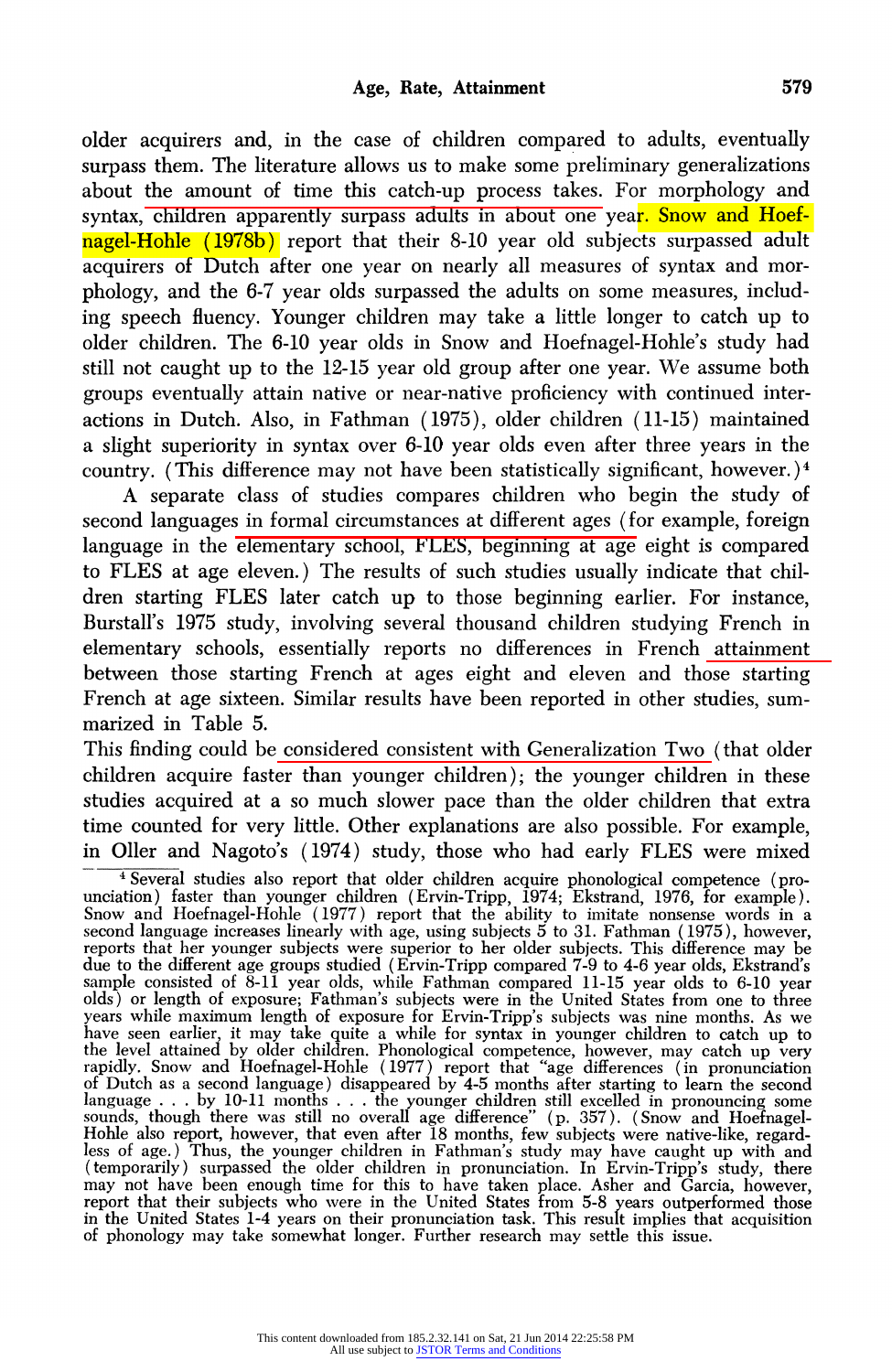| Study<br>Ages/Grades Compared<br>Results<br>L1<br>L2<br><i>Measures</i><br>$\boldsymbol{n}$<br><b>Burstall</b><br>starting FLES at age 8<br>English<br>approx.<br>French<br>1975<br><i>versus</i> starting at age 11<br>17,000<br>at age 11<br>Bland &<br>Kindergarten versus<br>$\overline{\mathbf{4}}$<br>English<br>French<br>oral<br>Fifth graders took less time to reach<br>Keisler<br>grade five<br>6<br>production<br>1966<br>Oller $\&$<br>7th, 8th, and 9th grades;<br>233<br>English<br>Japanese<br>cloze<br>Nagato<br>one group had FLES in<br>less difference at grade 9; no difference<br>1974<br>grades 1-6, the other<br>at grade 11<br>did not.<br>Rameriz &<br>$_{\rm LC}$<br>21<br>$ESL/BE$ starting in<br>Spanish<br>English<br>After $\frac{1}{2}$ year, junior high school<br>Politzer<br>junior high school<br>students nearly at grade 3 level<br>production<br>1978<br>versus ESL/BE starting<br>46<br>in kindergarten<br><b>Vocolo</b><br>"second year high school"<br>31<br>English<br>MLCT<br>French<br>1967<br>French" tenth graders<br>with one year high school<br>French<br>French versus ninth<br>31<br>graders with 3 years FLES<br>$(grades 5-8)$<br><sup>a</sup> Abbreviations:<br>FLES = Foreign Language in the Elementary School<br>$LC = Listening$ Comprehension<br>$BE = Bilingual Education$<br>$MLCT = Modern Language Cooperative Test$<br>Generalization: FLES studies show that older children catch up to children who have had earlier FLES. | Child Second Language Studies: Formal Environments with Dissimilar Amounts of Exposure | (Older Children Catch-up Studies) | TABLE 5 |                                                                                                    |
|-----------------------------------------------------------------------------------------------------------------------------------------------------------------------------------------------------------------------------------------------------------------------------------------------------------------------------------------------------------------------------------------------------------------------------------------------------------------------------------------------------------------------------------------------------------------------------------------------------------------------------------------------------------------------------------------------------------------------------------------------------------------------------------------------------------------------------------------------------------------------------------------------------------------------------------------------------------------------------------------------------------------------------------------------------------------------------------------------------------------------------------------------------------------------------------------------------------------------------------------------------------------------------------------------------------------------------------------------------------------------------------------------------------------------------------------------------------------------------------------------|----------------------------------------------------------------------------------------|-----------------------------------|---------|----------------------------------------------------------------------------------------------------|
|                                                                                                                                                                                                                                                                                                                                                                                                                                                                                                                                                                                                                                                                                                                                                                                                                                                                                                                                                                                                                                                                                                                                                                                                                                                                                                                                                                                                                                                                                               |                                                                                        |                                   |         |                                                                                                    |
|                                                                                                                                                                                                                                                                                                                                                                                                                                                                                                                                                                                                                                                                                                                                                                                                                                                                                                                                                                                                                                                                                                                                                                                                                                                                                                                                                                                                                                                                                               |                                                                                        |                                   |         | At age 16, no difference (except in LC) <sup>a</sup><br>group starting at age $8 =$ group starting |
|                                                                                                                                                                                                                                                                                                                                                                                                                                                                                                                                                                                                                                                                                                                                                                                                                                                                                                                                                                                                                                                                                                                                                                                                                                                                                                                                                                                                                                                                                               |                                                                                        |                                   |         | criterion $(4.5 \text{ hours vs. } 12.5-17.5 \text{ hrs.})$ .                                      |
|                                                                                                                                                                                                                                                                                                                                                                                                                                                                                                                                                                                                                                                                                                                                                                                                                                                                                                                                                                                                                                                                                                                                                                                                                                                                                                                                                                                                                                                                                               |                                                                                        |                                   |         | $+$ FLES superior to $-$ FLES at grade 7;                                                          |
|                                                                                                                                                                                                                                                                                                                                                                                                                                                                                                                                                                                                                                                                                                                                                                                                                                                                                                                                                                                                                                                                                                                                                                                                                                                                                                                                                                                                                                                                                               |                                                                                        |                                   |         |                                                                                                    |
|                                                                                                                                                                                                                                                                                                                                                                                                                                                                                                                                                                                                                                                                                                                                                                                                                                                                                                                                                                                                                                                                                                                                                                                                                                                                                                                                                                                                                                                                                               |                                                                                        |                                   |         | 3 years FLES group only slightly better<br>than group with one year of high school                 |
|                                                                                                                                                                                                                                                                                                                                                                                                                                                                                                                                                                                                                                                                                                                                                                                                                                                                                                                                                                                                                                                                                                                                                                                                                                                                                                                                                                                                                                                                                               |                                                                                        |                                   |         |                                                                                                    |
|                                                                                                                                                                                                                                                                                                                                                                                                                                                                                                                                                                                                                                                                                                                                                                                                                                                                                                                                                                                                                                                                                                                                                                                                                                                                                                                                                                                                                                                                                               |                                                                                        |                                   |         |                                                                                                    |
|                                                                                                                                                                                                                                                                                                                                                                                                                                                                                                                                                                                                                                                                                                                                                                                                                                                                                                                                                                                                                                                                                                                                                                                                                                                                                                                                                                                                                                                                                               |                                                                                        |                                   |         |                                                                                                    |

# $T_A$   $E_i$ <br>dre t<br>Li TABLE 5 Child Second Language Studies: Formal Environments with Dissimilar Amounts of Exposure (Older Children Catch-up Studies)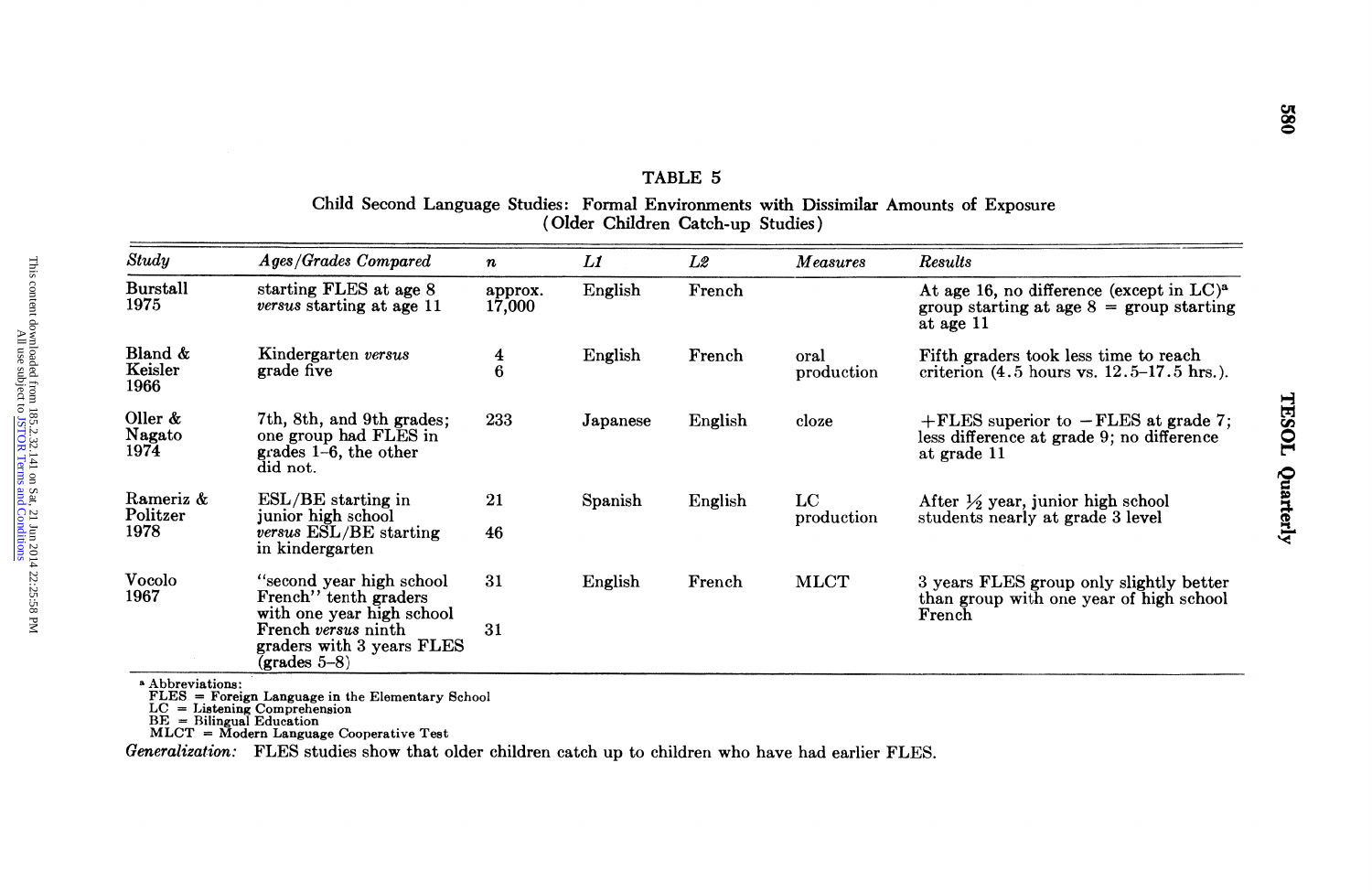in with those who had no FLES; thus the early starters may have had to mark time (p. 18) while the others caught up.

#### 3. Discussion

The literature provides no evidence which is seriously inconsistent with any of the above generalizations. Walburg et al. showed that language proficiency of children of Japanese businessmen was directly related to time in the United States and not the age of arrival, a finding which Walburg et al. consider to be counter to the "Optimal Age Hypothesis." Their study is not even potentially in conflict with Generalizations One and Three, however, since no adults were actually involved in the study. Subjects' ages at the time of testing ranged from six to fifteen and most had been in the United States a range from zero to twelve years.

Although the study by Walburg et al. differs from others in failing to find a superiority for older versus younger children, this may be due to the measures used (self-report, teacher-report); tests which specifically focus on syntax and morphology might show more agreement with other studies. Also, there may have been enough time for the younger children to have caught up to the older children; recall that most subjects had been in the United States "three to four years" and some stayed as long as twelve years. It should be emphasized that Walburg et al. agree with other studies in failing to find a superiority for the younger child with respect to rate of acquisition.

To conclude, the available literature is consistent with the generalizations presented earlier. Any hypothesis dealing with the relationship between age, rate, and eventual attainment in second language acquisition needs to account for the data from the variety of studies presented here, as does any general theory of language acquisition. Moreover, any educational decisions pertaining to second language learning and teaching (e.g., FLES, bilingual education) must also consider all of the empirical evidence.

#### **REFERENCES**

- Asher, J. and R. Garcia. 1969. The optimal age to learn a foreign language. Modern Language Journal 8: 334-341.
- Asher, J. and B. Price. 1969. The learning strategy of total physical response: Some age differences. Child Development 38: 1219-1227.
- Bland, M. and E. Keisler. 1966. A self-controlled audio-lingual program for children. French Review 40: 266-276.
- Burstall, C. 1975. Primary French in the balance. Educational Research 17, June: 193-198.
- Ekstrand, L. 1976. Age and length of residence as variables related to the adjustment of migrant children, with special reference to second language learning. In G. Nickel (Ed.) Proceedings of the Fourth International Congress of Applied Linguistics. Vol. 3. Stuttgart. HochshulVerlag. 179-197.
- Ekstrand, L. 1978. Bilingual and bicultural adaptation. Education and Psychological Interactions. Dept. of Educational and Psychological Research. School of Education, Malmo, Sweden. 66.
- Ervin-Tripp, S. 1974. Is second language learning like the first? TESOL Quarterly 8, 2: 111-127.